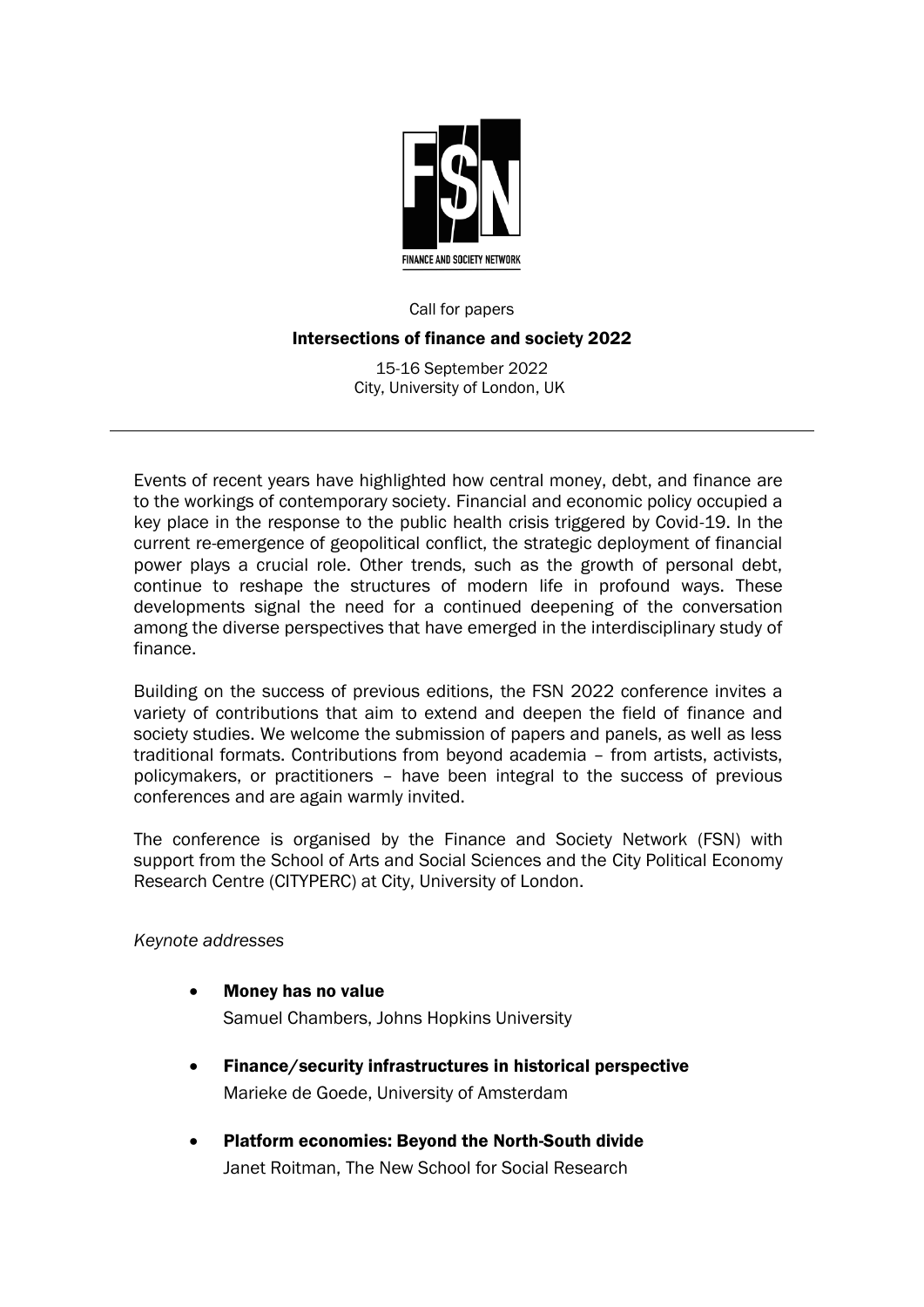## *Contributions are invited in two formats*

- Papers; abstract of up to 300 words
- Panels; panel proposal plus 4-5 paper abstracts

## *Themes on which we encourage contributions include*

- Financial infrastructures
- Valuation regimes
- Finance and inequality
- Law and finance
- Leverage and power
- Assets, assetisation, and the asset economy
- Financial dystopias and apocalypse
- Finance and ecological crisis
- Finance, sustainability, and sustainable capitalism
- Racial capitalism
- Finance and platform capitalism
- Digital economy, AI, and the politics of fintech
- Tokens, tokenisation, and encryption
- Gendered finance
- Finance, nationalism, and populism
- Finance and growth regimes
- Welfare states after financialisation
- State-banking nexus
- Finance and corporate power
- Finance and development
- Subordinate financialisation
- Critical macro-finance
- Central banking and monetary policy
- Systemic risk and macroprudential governance
- Public finance
- Finance and security
- Theory and philosophy of money
- Histories of finance
- Heterodox economics and finance theory
- Temporality and futurity
- Volatility cultures
- Poststructuralism and finance
- Gift, debt, tribute, pledge, claim
- Contemporary regimes of credit, credibility, and reputation